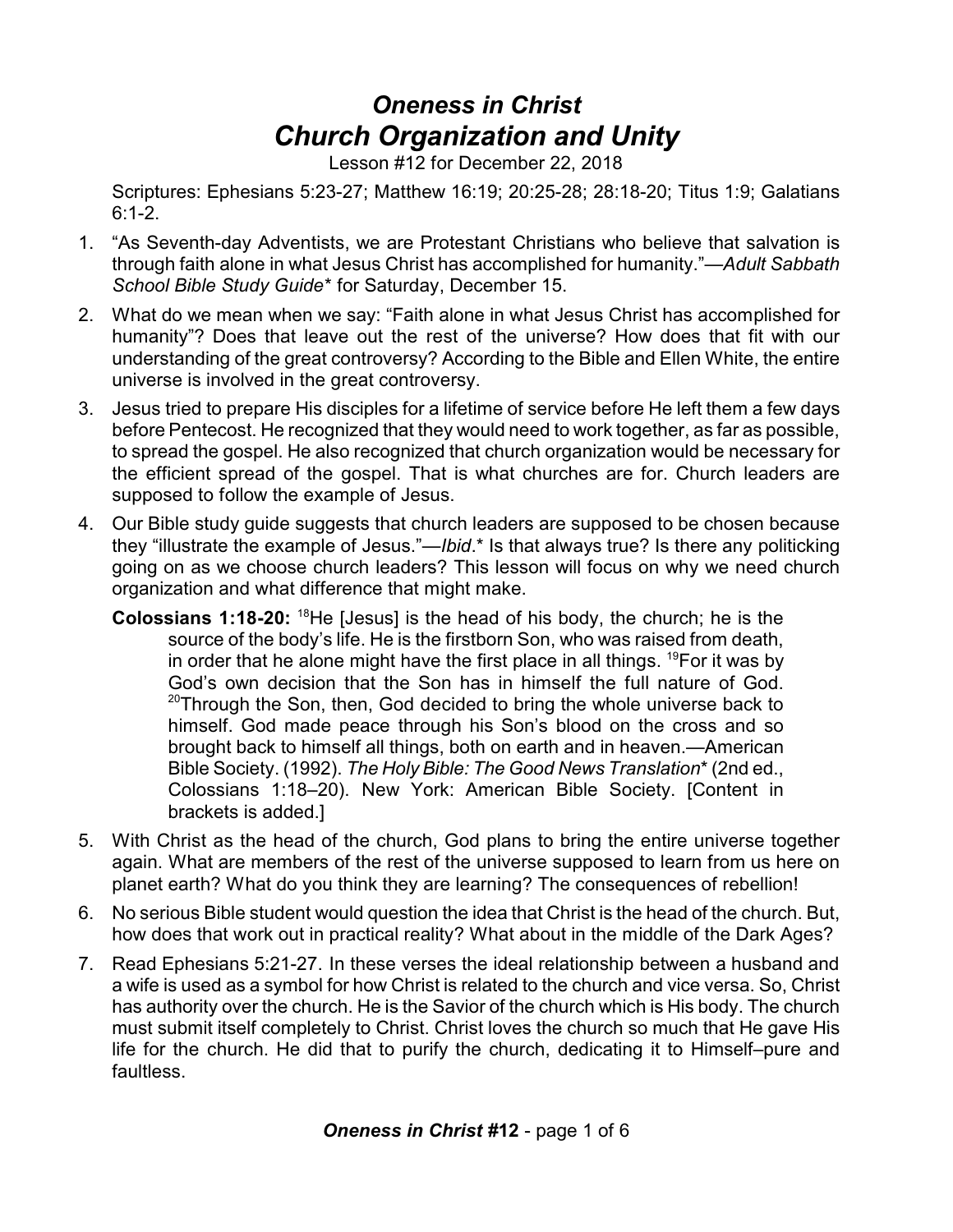8. Are you comfortable with those ideas? Human leaders have abused the idea of authority while forcing submission on those who are below them so frequently that most people instinctively rebel against the idea of submission. But, if we recognize that the One to whom we are to submit is Jesus Christ, all problems should go away.

> The church is built upon Christ as its foundation; it is to obey Christ as its head. It is not to depend upon man, or be controlled by man. Many claim that a position of trust in the church gives them authority to dictate what other men shall believe and what they shall do. This claim God does not sanction. The Saviour declares, "All ye are brethren." All are exposed to temptation, and are liable to error. Upon no finite being can we depend for guidance. The Rock of faith is the living presence of Christ in the church. Upon this the weakest may depend, and those who think themselves the strongest will prove to be the weakest, unless they make Christ their efficiency. "Cursed be the man that trusteth in man, and maketh flesh his arm." The Lord "is the Rock, His work is perfect." "Blessed are all they that put their trust in Him." Jeremiah 17:5; Deuteronomy 32:4; Psalm 2:12.—Ellen G. White, *The Desire of Ages*\* 414.3.

- 9. How can we develop a relationship of dependence upon Christ instead of depending upon our fellow human beings? Humans can be manipulated; God cannot!
- 10. It is quite clear from reading the Gospels that the disciples of Christ believed that He would one day be Ruler over the nation of Israel and that they would hold high positions in His government. This led to their having repeated arguments about which of them was the greatest. (See Mark 9:33-34; Luke 9:46; **22:24**.) In fact, they were arguing about who was greatest as they were entering the upper room for the Last Supper! He washed their feet!
- 11. Jesus set forth a very clear principle for Christian leaders.
	- **Matthew 20:25-28:** <sup>25</sup>So Jesus called them all together and said, "You know that the rulers of the heathen have power over them, and the leaders have complete authority. <sup>26</sup>This, however, is not the way it shall be among you. If one of you wants to be great, he must be the servant of the rest; <sup>27</sup>and if one of you wants to be first, he must be your slave – <sup>28</sup>like the Son of Man, who did not come to be served, but to serve and to give his life to redeem many people."—*Good News Bible*.\*

"In this concise passage Jesus presents us with two models of authority. The first is the Roman idea of authority. In this model, the elite stand hierarchically over others. They have the power to make decisions and expect submission from those below them. Jesus clearly rejected this model of authority when He stated, 'Not so with you!' Instead He presented the disciples with a breathtakingly new model of authority, a thorough rejection, or reversal, of the hierarchical model with which they were familiar."—Darius Jankiewicz, "Serving Like Jesus: Authority in God's Church," *Adventist Review*, March 13, 2014, p. 18.—[as quoted in *Adult Sabbath School Bible Study Guide*\* for Monday, December 17].

12. Will God continue to serve us throughout eternity? Clearly, Christ was emphasizing and demonstrating a completely new kind of leadership. We call it *servant leadership*. He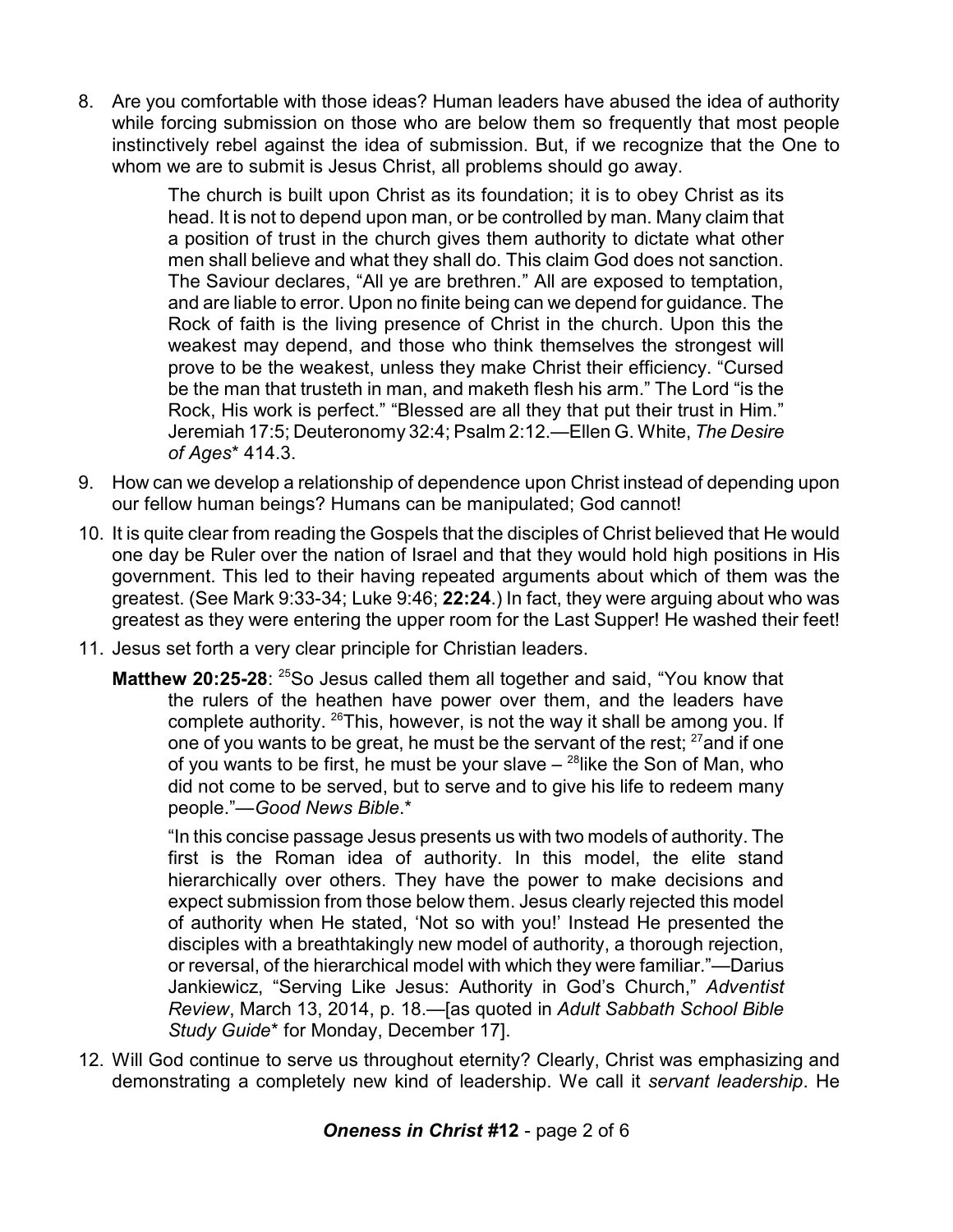recognized that authoritative structures must exist; but, He also emphasized that those who want to be leaders of those structures must be servants to all.

Christ was establishing a kingdom on different principles. He called men, not to authority, but to service, the strong to bear the infirmities of the weak. Power, position, talent, education, placed their possessor under the greater obligation to serve his fellows.—Ellen G. White, *The Desire of Ages*\* 550.3.

- 13. The ultimate example of servant leadership for Christians has always been that recorded in John 13:1-20. Apparently, the upper room had been prepared for them to come and enjoy the Passover supper together. We do not know exactly what happened; but, apparently, a servant had left the basin of water and the towel in the room but was nowhere to be found when the group arrived. After having argued about who should be the greatest, none of the disciples was ready to wash the feet of his fellow disciples. And so, as we know, Jesus took off His outer garment, wrapped the towel around His waist, and began washing the feet of each of the twelve disciples, including Judas. How would you feel if you knew that God was washing your dirty feet? Do you think the Father or the Holy Spirit would have done that? Is Jesus any less God than They are?
- 14. Read 2 Timothy 2:15 and Titus 1:9.
	- **2 Timothy 2:15**: Do your best to win full approval in God's sight, as a worker who is not ashamed of his work, one who correctly teaches the message of God's truth.—*Good News Bible*.\*
	- **Titus 1:9**: He must hold firmly to the message which can be trusted and which agrees with the doctrine. In this way he will be able to encourage others with the true teaching and also to show the error of those who are opposed to it.—*Good News Bible*.\*
- 15. According to these verses, a true Christian leader is to faithfully teach the truth about God and point out errors that people might otherwise believe. Keeping the doctrines and principles as pure as possible is essential. Our set of fundamental teachings and beliefs is one of the main unifying forces in our church. While they may be variously understood by groups in different continents and different cultures, nevertheless, they do provide a unifying basis for belief.
- 16. In his final letter that we have preserved for us, Paul reminded Timothy of something he, no doubt, had said to him many times earlier.
	- **2 Timothy 4:1-5**: <sup>1</sup>In the presence of God and of Christ Jesus, who will judge the living and the dead, and because he is coming to rule as King, I solemnly urge you <sup>2</sup>to preach the message, to insist upon proclaiming it (whether the time is right or not), to convince, reproach, and encourage, as you teach with all patience.  $3$ The time will come when people will not listen to sound doctrine, but will follow their own desires and will collect for themselves more and more teachers who will tell them what they are itching to hear. <sup>4</sup>They will turn away from listening to the truth and give their attention to legends.  $5$ But you must keep control of yourself in all circumstances; endure suffering, do the work of a preacher of the Good News, and perform your whole duty as a servant of God.—*Good News Bible*.\*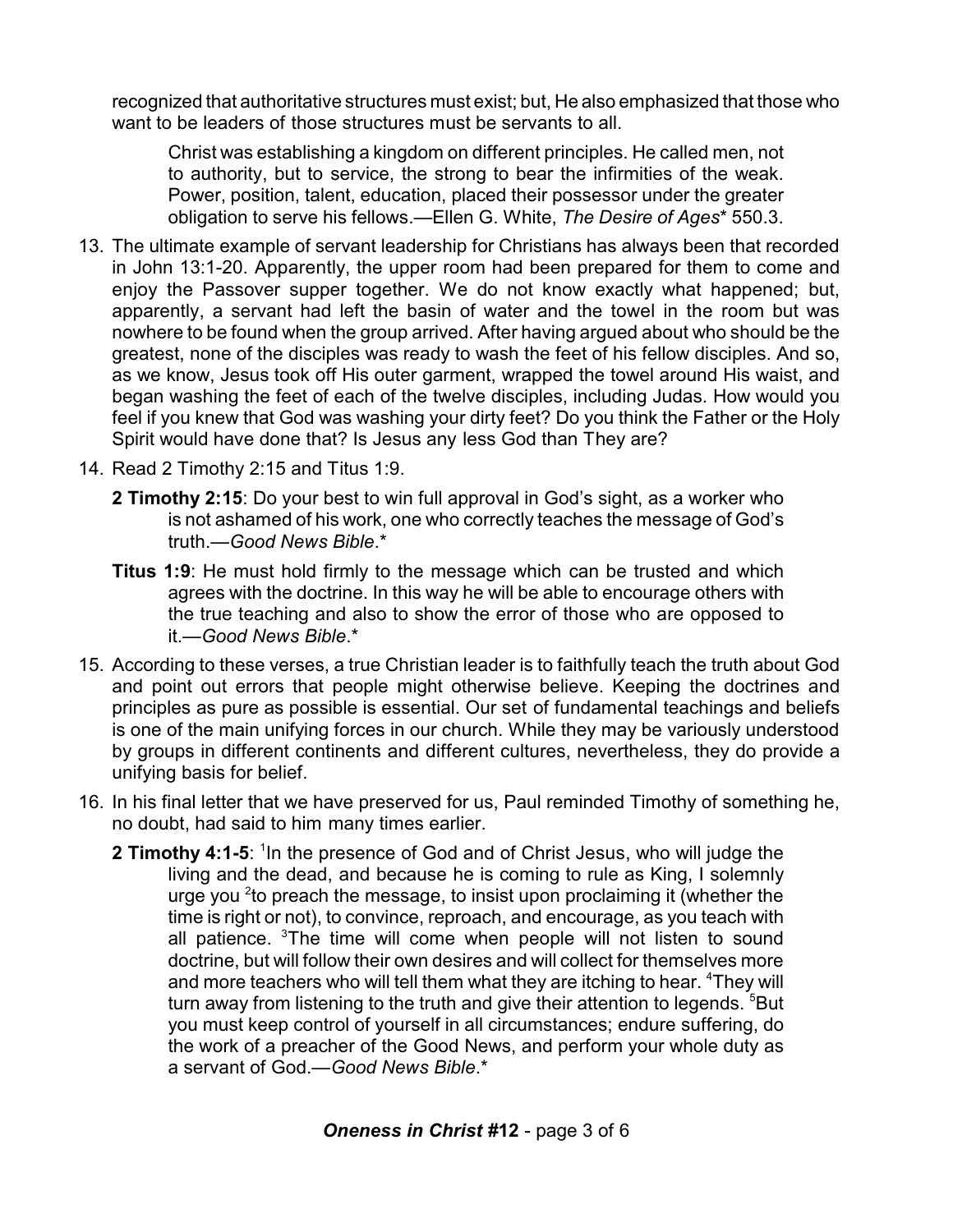- 17. The future would not be easy for Christian leaders. He reminded Timothy that Jesus is coming back to rule as King; but, before that time comes, people will try to choose teachers who will say what people want them to say rather than rebuking their problems and guiding them into all truth. Why don't they do that? Timothy was challenged to endure suffering–if need be–and to be a preacher of the good news.
- 18. A few sentences earlier, we have his words as recorded in 2 Timothy 3:16-17.
	- **2 Timothy 3:16-17:** <sup>16</sup>All Scripture is inspired by God and is useful for teaching the truth, rebuking error, correcting faults, and giving instruction for right living, <sup>17</sup>so that the person who serves God may be fully qualified and equipped to do every kind of good deed.—*Good News Bible*.\*
- 19. Church groups who have leaders who are following those guidelines are truly blessed.
- 20. Are the leaders in your church clearly working together to encourage unity and cooperation?
- 21. One of the most difficult things that church leaders have to deal with is discipline. Discipline is necessary for at least two reasons: (1) To preserve the purity and example of the church, and (2) To promote purity among church members. When open sin occurs among church members, something must be done. Jesus Himself set forth a principal for dealing with such sins.
	- **Matthew 18:15-20**: <sup>15</sup> "If your brother sins against you, go to him and show him his fault. But do it privately, just between yourselves. If he listens to you, you have won your brother back.  $^{16}$ But if he will not listen to you, take one or two other persons with you, so that 'every accusation may be upheld by the testimony of two or more witnesses,' as the scripture says. <sup>17</sup>And if he will not listen to them, then tell the whole thing to the church. Finally, if he will not listen to the church, treat him as though he were a pagan or a tax collector. [See Luke 19:1-10 to see how Jesus treated Zacchaeus, the tax collector.]

## Prohibiting and Permitting

<sup>18</sup> "And so I tell all of you: what you prohibit on earth will be prohibited in heaven, and what you permit on earth will be permitted in heaven.

<sup>19</sup> "And I tell you more: whenever two of you on earth agree about anything you pray for, it will be done for you by my Father in heaven.  $20$  For where two or three come together in my name, I am there with them."—*Good News Bible*\* (Matthew 18:15-20). [Content in brackets is added.]

- 22. In order to be an effective witness to the world around it, the church must be pure and Christlike. Discipline is sometimes necessary to maintain that ideal.
- 23. When discipline becomes necessary, we should remember the advice of Jesus as recorded in Matthew 7:1-5 and Paul as recorded in Galatians 6:1-2. Do we always behave in the kindest, gentlest way when trying to reprove evil? Do those affected by the discipline recognize that the discipline is necessary and that it is being administered in love? Are our actions redemptive and not punitive?
- 24. It has often been said that the church is a hospital for sinners and not a club for saints. Do we always recognize that by our behavior?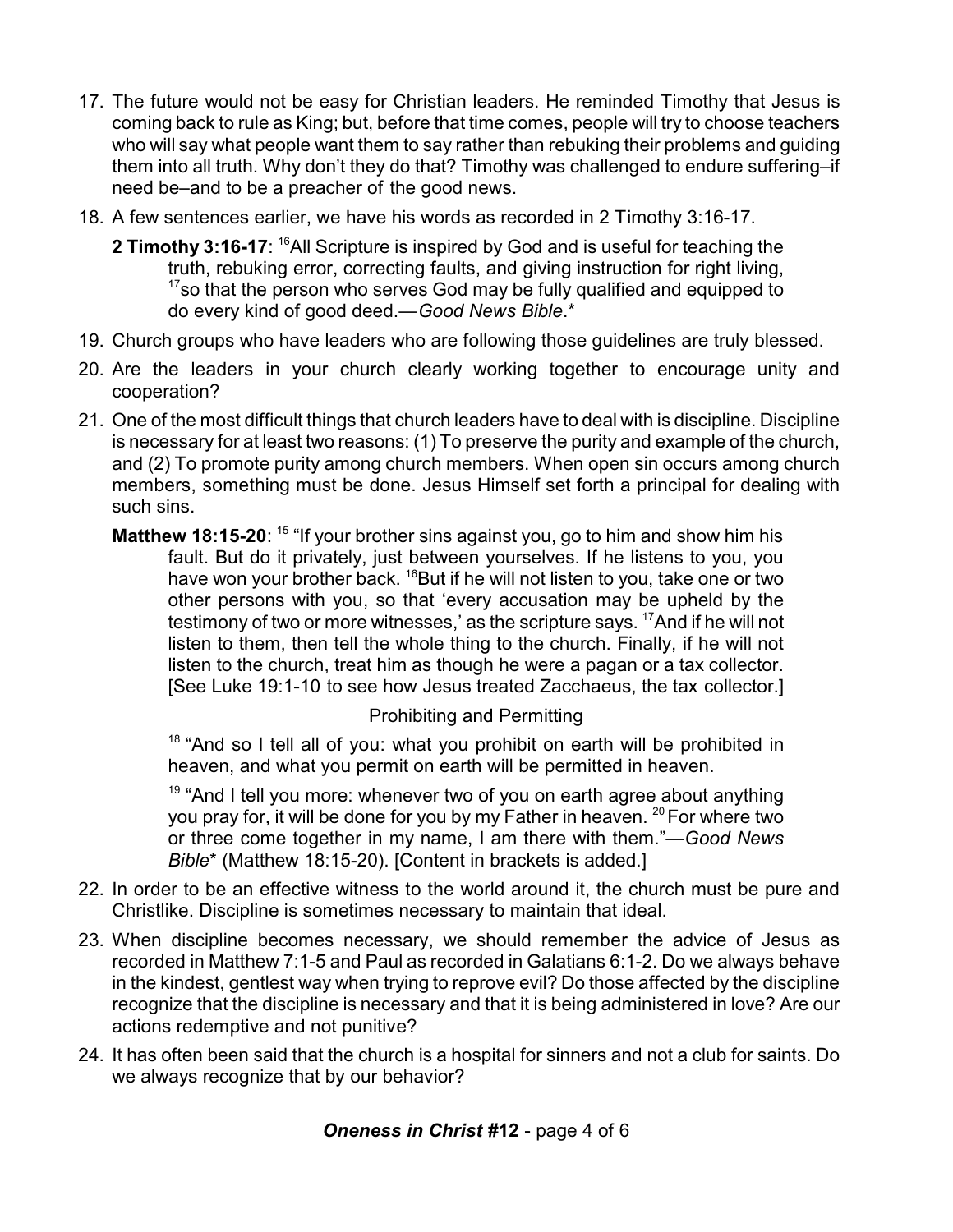- 25. We also need to recognize that the church has one essential purpose and that is to spread the gospel to those around it. (See Matthew 28:18-20.) Notice that in His words to His disciples, Jesus gave them four commands: (1) Go, (2) Make disciples, (3) Baptize, and (4) Teach. The way the sentence is organized in Greek, the major emphasis is on *making disciples*.
- 26. Do we behave in ways that demonstrate clearly that we know that our primary purpose for being organized as churches is to spread the gospel?

Christ did not tell His disciples that their work would be easy.... He assured them that He would be with them; and that if they would go forth in faith, they should move under the shield of Omnipotence. He bade them be brave and strong; for One mightier than angels would be in their ranks–the General of the armies of heaven. He made full provision for the prosecution of their work and took upon Himself the responsibility of its success. So long as they obeyed His word, and worked in connection with Him, they could not fail. Go to all nations, He bade them. Go to the farthest part of the habitable globe and be assured that My presence will be with you even there. Labor in faith and confidence; for the time will never come when I will forsake you. I will be with you always, helping you to perform your duty, guiding, comforting, sanctifying, sustaining you, giving you success in speaking words that shall draw the attention of others to heaven.—Ellen G. White, *The Acts of the Apostles*\* 29.1.

- 27. Could we do this?
- 28. Christ has promised to be with us until the end. Do we behave appropriately in light of that promise?

"Principles of good leadership apply in all forms of society, including the church. However, the leader in the church must be more than a leader. He must also be a servant.

"There is an apparent contradiction between being a leader and being a servant. How can one lead and serve at the same time? Does not the leader occupy a position of honor? Does he not command and expect others to obey him? How, then, does he occupy the lower position of being a servant, of receiving orders and fulfilling them?

"In order to resolve the paradox we must look at Jesus. He supremely represented the principle of leadership that serves. His whole life was one of service. And at the same time He was the greatest leader the world has ever seen."—G. Arthur Keough, *Our Church Today: What It Is and Can Be* (Washington, D.C., and Nashville: Review and Herald, 1980), p. 106.—[as quoted in *Adult Sabbath School Bible Study Guide*\* for Friday, December 21].

- 29. Have you known any church leaders in the 21<sup>st</sup> century who are truly servant leaders? How can we develop more of that kind of leadership?
- 30. When administering church discipline, do we always follow the golden rule as recorded in Matthew 7:12?